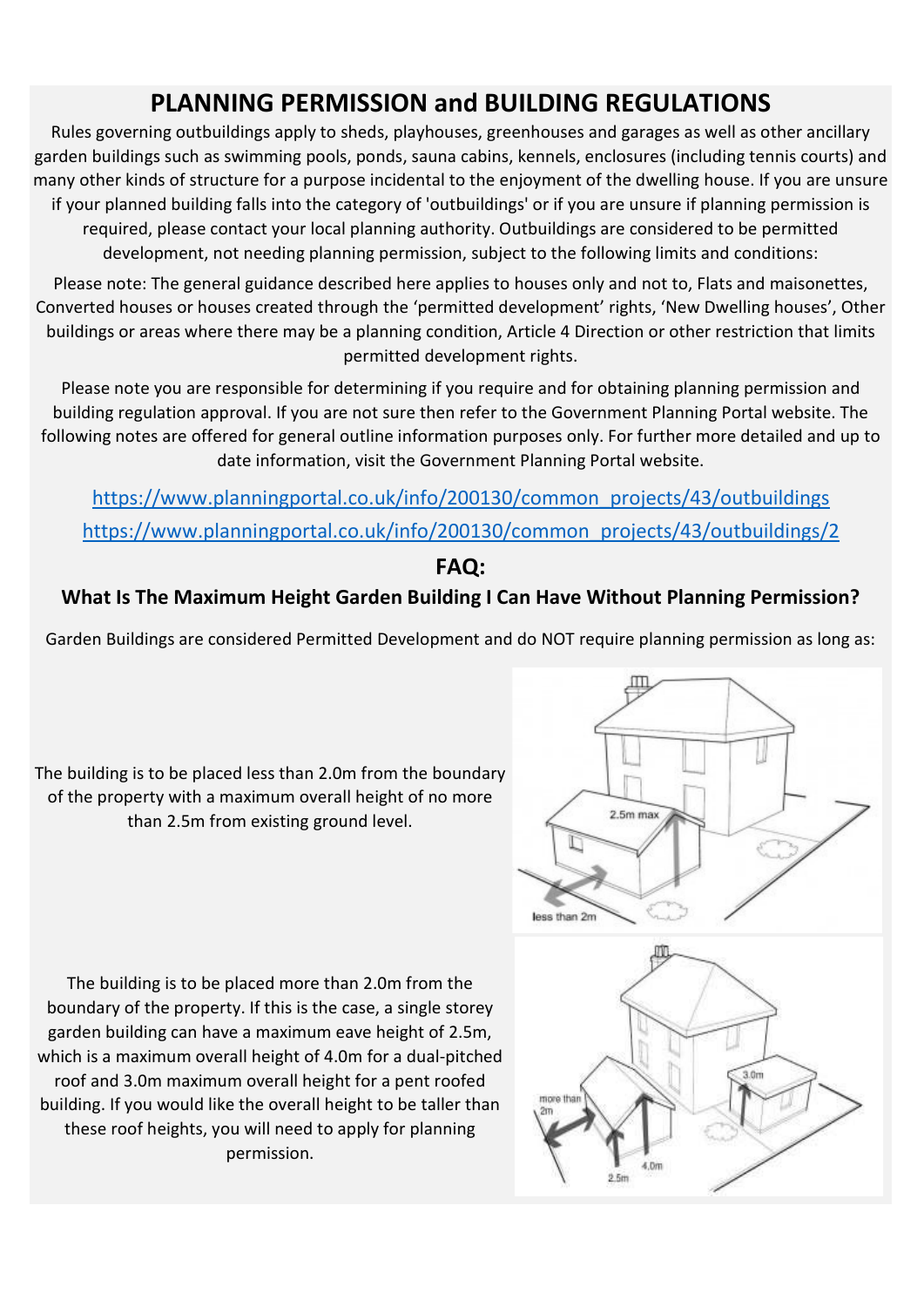## What other Criteria to Consider Regarding Planning Permission for your Garden Building?

The building is not to be used as self-contained living accommodation or have an antenna\*.

No more than 50% of the area of land around the original house\* should be taken up by garden buildings or other buildings. \*The term "original house" means the house as it was first built or as it stood on 1 July 1948 (if it was built before that date). Although you may not have built an extension to the house, a previous owner may have done so.

Outbuildings should not be closer to a road or public highway than the original house\* itself. \*The term "original house" means the house as it was first built or as it stood on 1 July 1948 (if it was built before that date). Although you may not have built an extension to the house, a previous owner may have done so.





If your garden building does NOT meet the above criteria, e.g. if you want a garden building taller than 2.5m and situated less than 2.0m from a boundary of your property, then you would NEED to apply for planning permission.

If, however, your garden building DOES comply with the above criteria, you won't need to apply for planning permission and you can have a garden building up to 30m2 (internal size). Anything bigger than 30m2 will need to go through building regulations.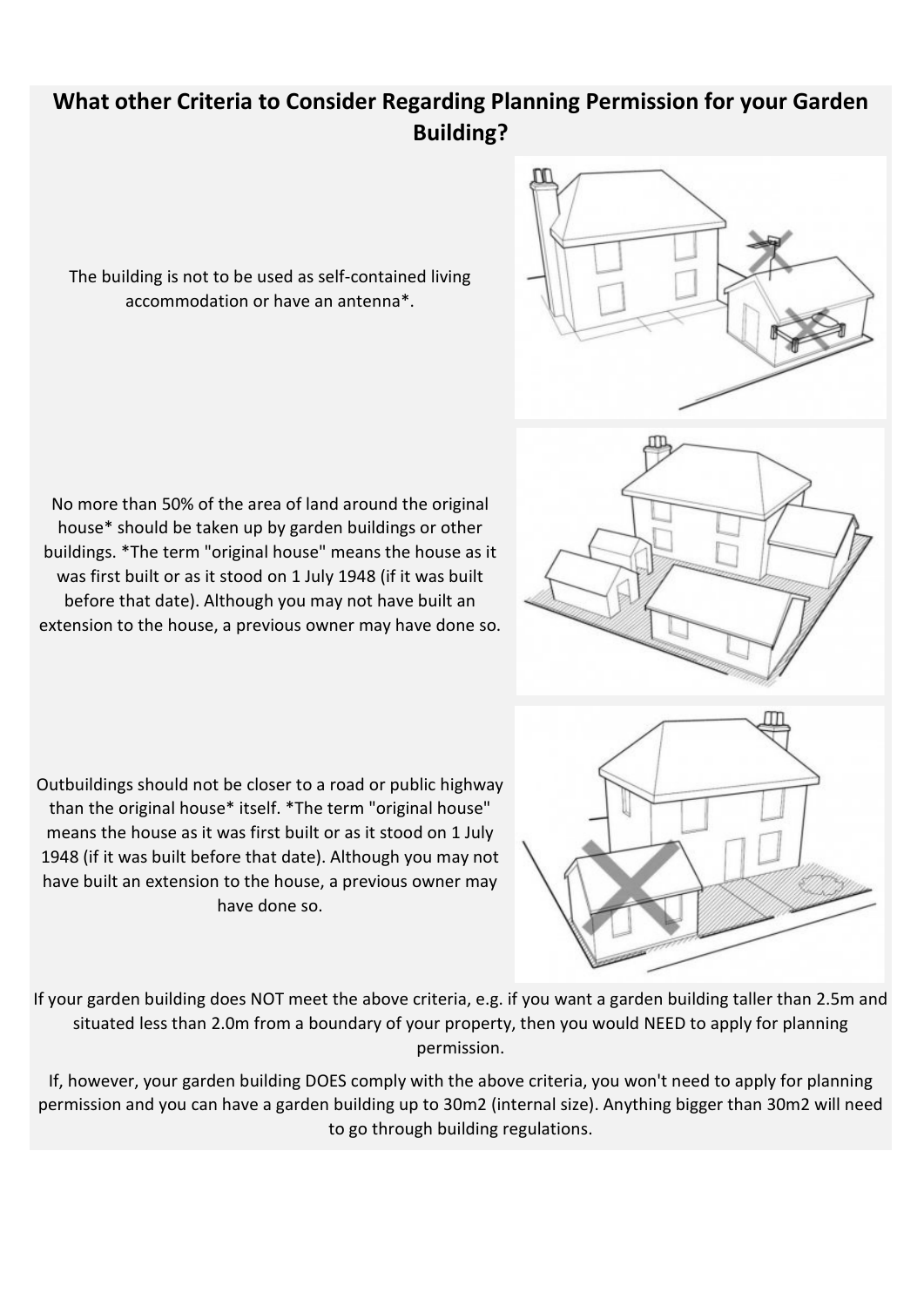#### Other Special Considerations

Listed buildings are objects or structures that have been judged by Historic England and the Secretary of State for Culture, Media and Sport to be of national importance in terms of architectural or historic interest. These structures, once approved, feature on a dedicated register called the List of Buildings of Special Architectural or Historic Interest.

There are increased rules around listed buildings, so any garden building or outbuilding that is to be placed within the curtilage of a listed property will require planning permission. If you go one step further and require a structure to be built and attached to a listed property, you will need both listed building consent AND planning permission.

## Designated Land

There are also additional limitations if your property is located on designated land. Designated land is the term used to describe areas of interest such as: national parks, the Broads, World Heritage Sites, Areas of Outstanding Natural Beauty and conservation areas.

There are two main points to get your head around with designated land: one includes conservation areas, one does not:

Let's start with the first point (this point only refers to garden buildings that are to be placed in either national parks, World Heritage Sites, the Broads, or Areas of Outstanding Natural Beauty. NOT conservation areas): the maximum area to be covered by garden buildings that are positioned more than 20m from any wall of the house is limited to 10m2. You can still have a garden building larger than 10m 2 in your garden if you wish you would just need to obtain planning permission before you can do so.

 $20<sub>m</sub>$ 

The second point refers to designated land as a whole (so it INCLUDES conservation areas): on designated land, you cannot have a garden building to the side of a property without requiring planning permission.